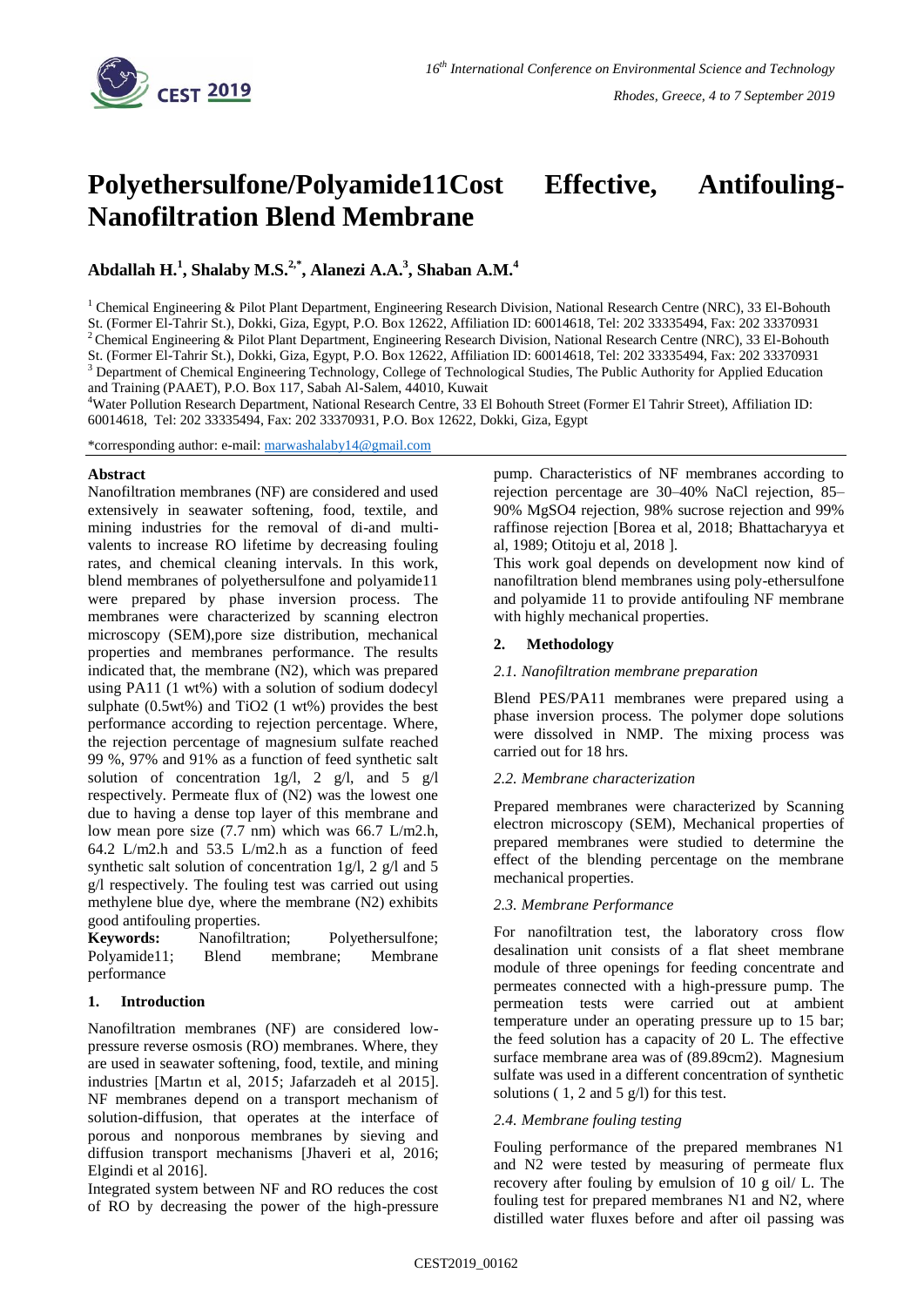measured. Also, the permeate flux solution from oil solution was also measured. The flux recovery ratio (FRR) and resistance parameters were calculated to determine the anti-fouling properties.

#### **3. Results**

#### *3.1. Membrane characterization*

Fig. 1. Illustrates the SEM cross-section photos of prepared membranes. N1 is PES membrane without any addition, which displays spongy structure with top dense layer and the porous bottom layer has non-woven support. The N2 membrane has 0.5 wt% PA11 with NS solution composed of SDS 0.5 wt%, TiO2 1 wt% were dissolved in distilled water. SEM image indicates that the appearance of finger-like structure in the sublayer of the membrane with a dense top layer and porous bottom nonwoven layer. The N3 membrane has 1 wt% PA11 with the same NS solution (SDS 0.5 wt%, TiO2 1 wt% ) in the polymeric solution provides wide finger-like structure in the sub layer of the membrane with dense top layer and a porous bottom layer of non-woven support. The N4 membrane provides again the spongy structure, where the NS solution didn't use in preparation of this membrane, SDS was used only as a surfactant to provide antifouling properties of the membranes.



**Fig.1**. SEM photos for nanofiltration membranes

The addition of PA 11 percentage with the nanomaterial solution (NS) leads to the maximum tensile strength (6.3 N/cm2) and the maximum elongation% (20 %) are reached when the membrane blended with 0.5 wt% of PA11 with NS (0.5 wt% SDS and 1 wt% TiO2). While increasing the percentage of PA11 to 1 wt% reduces the mechanical properties, where tensile strength reached to 4.2 N/cm2 and the maximum elongation% reached to 17.2 %.

#### *3.2. NF Membranes performance test*

Magnesium sulfate was used in the different concentration of synthetic solutions ( 1, 2 and 5 g/l) for membrane performance test. Figs. (2, 3) show the performance of prepared membranes in terms of magnesium sulfate rejection percentage and permeate flux respectively.



**Fig.2.** Magnesium sulfate percentage separation as a function of concentration using prepared Nanofiltration membranes

The experiments were performed under operating pressure of 15 bar. It is clearly from Figs. (16, and 17) that the N2 provides the best performance according to rejection percentage. Where, the rejection percentage of Magnesium sulfate reached 99 %, 97% and 91% as a function of concentration 1g/l, 2 g/l, and 5 g/l respectively. Permeate flux of N2 was lowest one according to the dense top layer of membrane and low mean pore size ( 7.7 nm) which was 66.7 L/m2.h, 64.2 L/m2.h and 53.5 L/m2.h as a function of concentration 1g/l, 2 g/l and 5 g/l respectively.



**Fig.3**. Permeate flux as a function of concentration using prepared Nanofiltration membranes

#### *3.3. Membrane fouling testing*

The fouling test results indicate that adsorption of oil droplets on the membrane surface leads to reversible fouling, that was easily removed by surface wash, where Rr was 23.9% for N1 and 24.6% for N2.



**Fig. 4**. Fouling test as a function of time

On the other hand, irreversible fouling produced due to adsorption of oil droplets on the membrane surface and clogging the pores of the membrane by oil droplets on the surface, where Rir was 2.2% for N1 and 0.93 % for N2. However, the FRR for N1 was 97 % and for N2 was 98%.